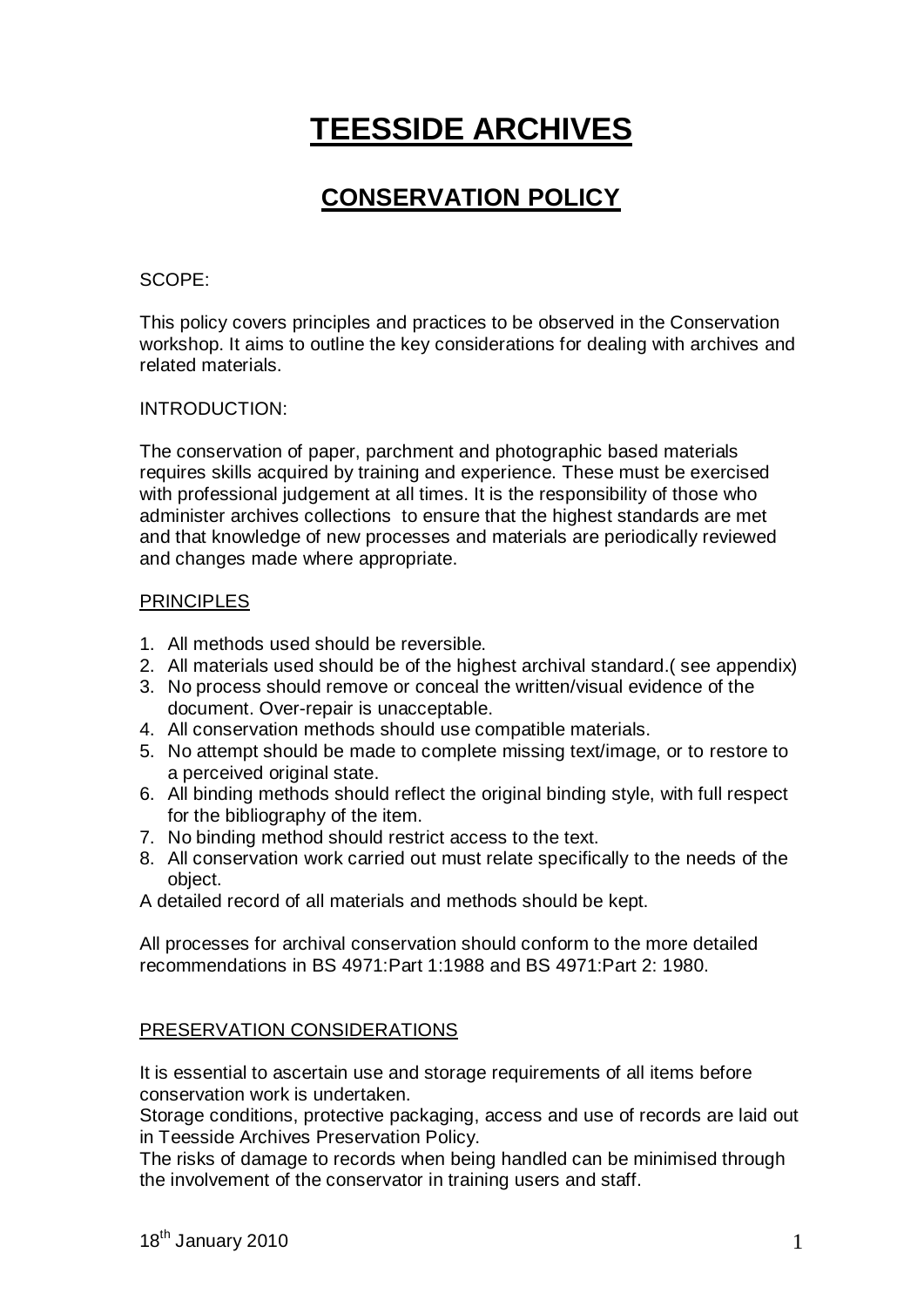#### LEVEL OF CONSERVATION

The appropriate level of conservation treatment should be determined by a systematic procedure in which due consideration is given to the views of archivists, conservator and users.

This should take account of :

- 1. Condition of material and required treatment
- 2. Importance of material archival significance
- 3. Expected level of use.

Conservation priorities should be jointly reviewed by the archivist and conservator.

#### SERVICE STATEMENT

Turnaround times are dependent on the nature of the task, the type of material and the practical difficulties that may arise whilst working.

Best advice – to external customers and internal staff- must be given with professional judgement at all times.

#### OFFICE DEVELOPMENT

Personal skills and knowledge should be developed alongside current thinking. Practical work should be carried out with reasoning behind decisions made.

The conservation workshop should be updated with equipment and technical data as permissible.

#### APPENDIX

**Materials** 

|               | Paper, Tissues |
|---------------|----------------|
| <b>Boards</b> |                |

**Boards** - handmade / machine made European and Japanese acid free, lignin free.

- 100% cotton unbuffered, unsized, sulphur and lignin free paper and board for photographs. Also to have passed the silver tarnish test.

- microchamber active archival paper with molecular sieves and alkaline buffer to trap and neutralise damaging pollutants.

- acid free blotting paper

- woodfree and lignin free buffered acid free board, Manilla and cover paper.

- acid free millboard
- acid free silicone release paper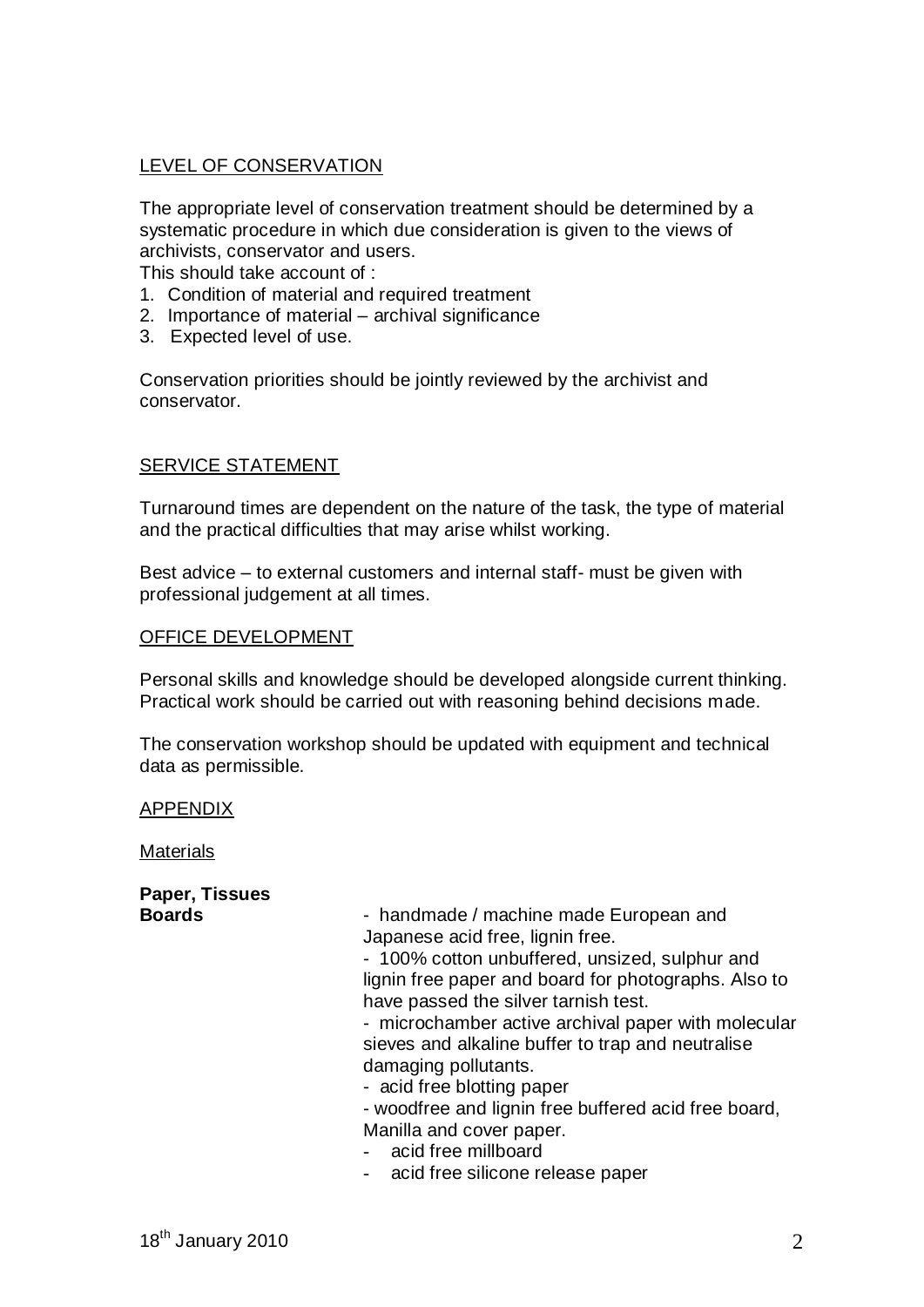|                            |                     | Acid free hand marbled paper.                                                    | Buffered 100% cotton rag mounting board.                                                                                                                                                                                                                                                                                 |
|----------------------------|---------------------|----------------------------------------------------------------------------------|--------------------------------------------------------------------------------------------------------------------------------------------------------------------------------------------------------------------------------------------------------------------------------------------------------------------------|
| <b>Backing and linings</b> | -<br>$\overline{a}$ | Unbleached linen<br>Holland linen for maps<br>Mull<br>Paper and tissues as above |                                                                                                                                                                                                                                                                                                                          |
| <b>Parchment</b>           |                     | New parchment, high grade<br>Goldbeaters skin                                    |                                                                                                                                                                                                                                                                                                                          |
| <b>Seals</b>               |                     | Unbleached beeswax<br>Resin, high grade<br>Cellulose wadding.                    |                                                                                                                                                                                                                                                                                                                          |
| Packaging                  |                     | archival quality                                                                 | manilla card<br>folding boxboard<br>wrapping interleaving tissue<br>polyester "Melinex" 70 & 100gsm<br>unbleached linen<br>rigid boxes<br>portfolios<br>map boxes<br>plastazote<br>corrugated board (acid free)<br>100% wool felt<br>polyethylene wrapping<br>cotton tying tape<br>acid free envelopes<br>Tyvek wrapping |

### **Adhesives and consolidants**

The choice of the right adhesive for each specific operation and material is very important.

- wheat starch paste
- sodium carboxymethyl cellulose<br>- methyl cellulose
- methyl cellulose
- commercial ready made starch paste
- neutral reversible PVA
- parchment size
- gelatine
- Klucel G
- Isinglass

**Deacidification** To be ministered with caution.

- Aqueous solutions
- Non aqueous